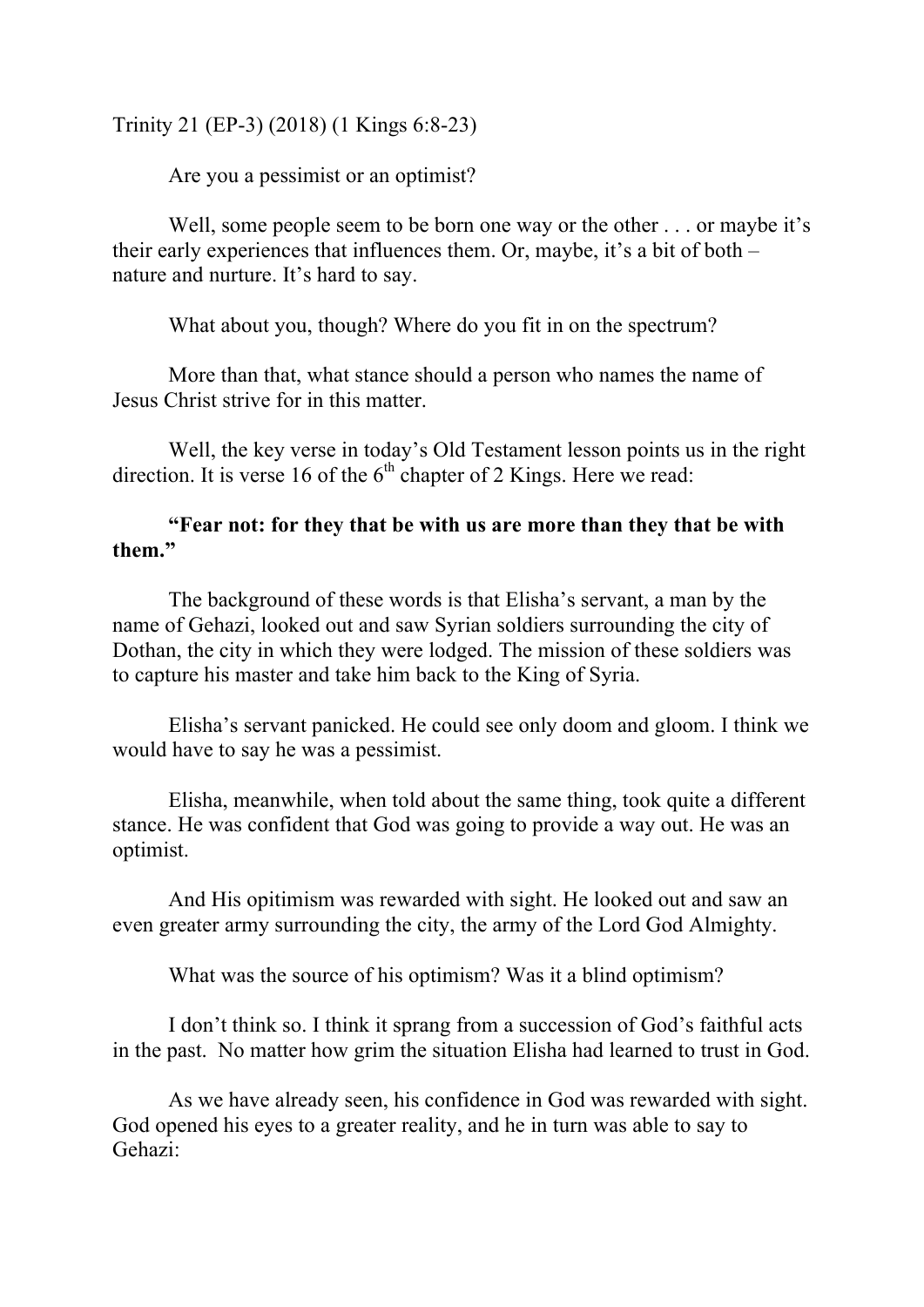## "**They that be with us are more than they that be with them."**

If you think about it, Elisha's experience is not that unique. You and I often find ourselves surrounded by fears, dangers and uncertainties. Perhaps that is your situation at this very moment.

The question is: How do we remain steady (an optimist) at such times?

I think we can get our answer from Elisha. It is by remembering God's past acts of faithfulness and by being prepared to have our eyes opened to His present presence and provision.

A related thought is: Claim the promises that are made to God's people in Scripture.

Look, for example to the final book in the Bible. Here we read:

## **"The kingdoms of this world are become the kingdoms of our Lord, and of his Christ; and he shall reign for ever and ever"** (Revelation 11:15).

Scripture tells us in advance that God wins. Good prevails. The is the greater reality.

If you think about it, little more than a 'dash' or a 'blink' separates our 'now' from God's final victory over sin and death*.*

Looking at life this way does not make all life's trials and tribulations go away or pleasant. We don't go around singing "alleluia" every time we hear of a school shooting or a terrorist attack.

Yet, in the end we know all will be well. All accounts, settled.

How many times do we hear in Scripture the words (or some variation thereof) Elisha spoke to his servant: **Fear not**?

I must admit I have never counted them, but I am told that there are well over 100. Here is brief sampling, two from the Old Testament, one from the new:

**"** Have not I commanded thee? Be strong and of a good courage; **be not afraid**, neither be thou dismayed: for the Lord thy God is with thee whithersoever thou goest" (Joshua 1:9)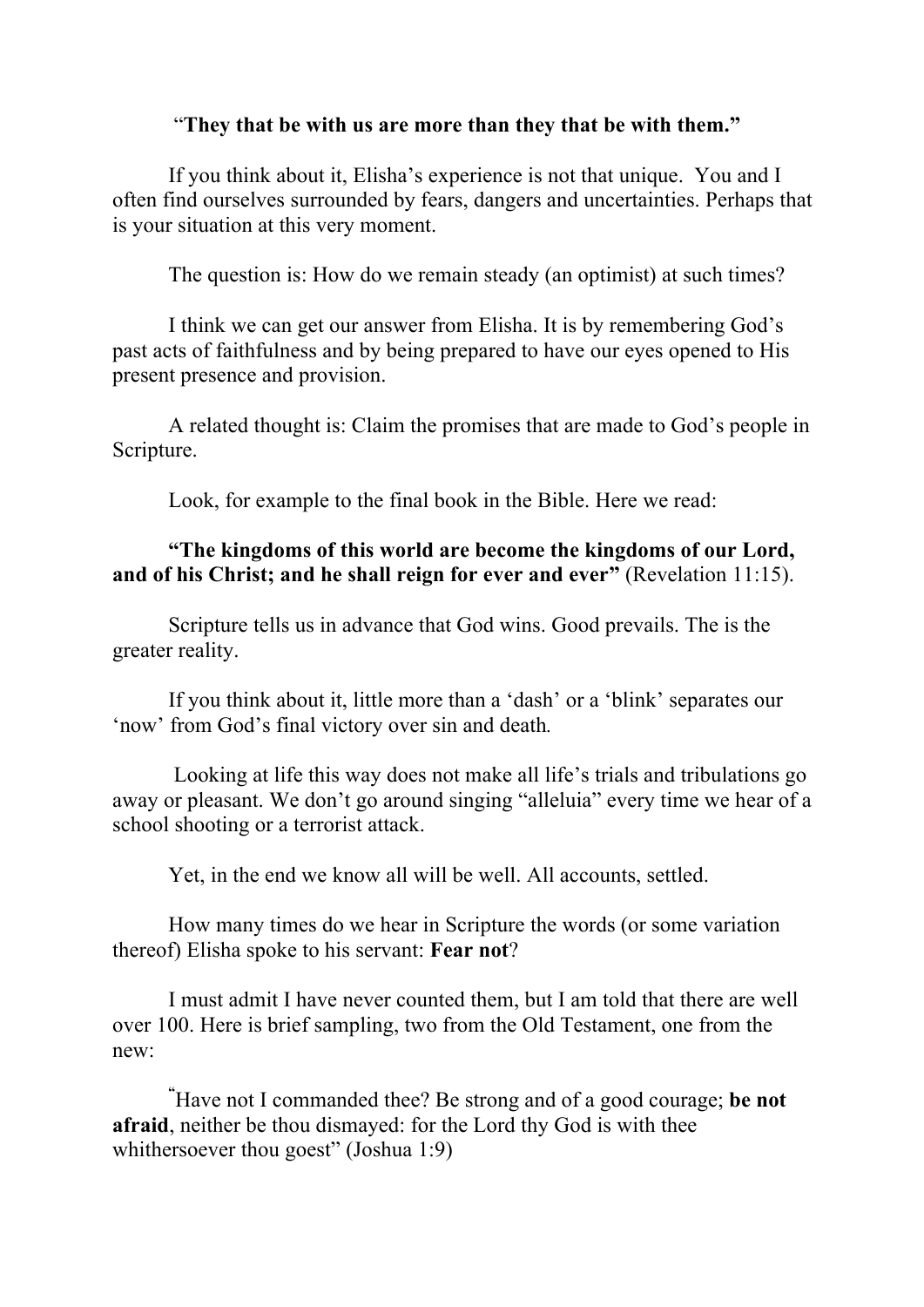" **Fear thou not**; for I am with thee: be not dismayed; for I am thy God: I will strengthen thee; yea, I will help thee; yea, I will uphold thee with the right hand of my righteousness" (Isaiah 41:2).

And from the New Testament:

 An angel of the Lord said to Paul: "**Fear not**, Paul; thou must be brought before Caesar: and, lo, God hath given thee all them that sail with thee" (Acts 27:24). The 'them' are fellow prisoners who are on their way to Rome.

Well, you get the point: Fear not.

Without leaving this thought behind, allow me to highlight two additional insights found in this morning's reading.

The first concerns **the few among the many**, "the majority of the minority," we might say.

If 'fear not' is a reoccurring theme in the Bible, so is this principle of the 'few among the many'.

Think, for example, of: David against Goliath and the army of the Philistines, Gideon against the armies of the Midianites, Daniel against the those in Babylon who wished him evil and, of course, the story found in this morning's reading, Elisha and his servant against the Syrian army.

Beyond the biblical record, moreover, we see this principle played out in more recent events.

Think about the period between September 1, 1939 (the beginning of the Second World War in Europe), and December 7, 1941 (the date the United States entered the war).

In this period, Great Britain stood almost alone against the Axis – Hitler, Mussolini and that gang of thugs.

In all these cases – Biblical and modern -- "the few" – with God's help – prevailed.

There may be times in your life when you are called to stand with 'the few' or even alone. Will you be able to stand the test? Will I? I pray we will.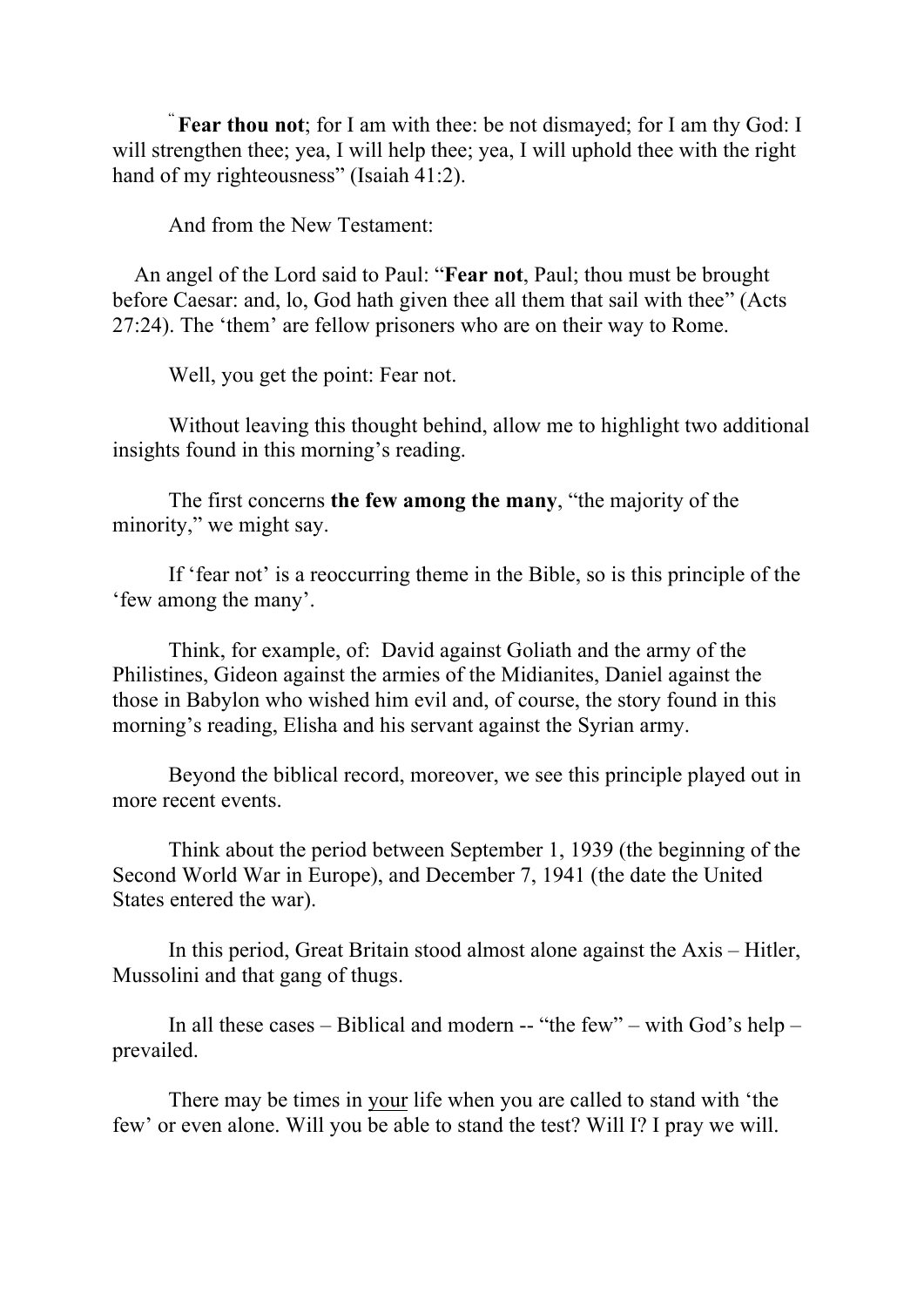I might add: Sometimes God settles the account on this side of the divide; at others on the other. Either way, we are promised a crown of life.

In the words of the hymn, "When duty calls or danger, be never wanting there."

But there is another insight we should not miss from this passage. So far, we have looked at "fear not" and "the few among the many". Let's turn now to "seeing the unseen".

God opened Elisha's eyes so he could see the larger army of the Lord surrounding the city. Later, the eyes of Elisha's servant were opened to this greater reality.

Both were allowed to see behind the veil that usually separates earth [our space] from heaven [God's space]. That veil in biblical times occasionally gets pulled apart, as it did this day, but can it happen now? I say, yes.

I have a friend who back in the 90s' worked as the land development officer in Cherokee County, North Carolina. He had just such an experience. Let me quickly say he is a very creditable person, by training a journalist and now a clergyman. His story goes like this:

During his time at this job, Cherokee County enacted a policy which angered a number of backwoods folk. I don't remember what it was now.

In any event, soon thereafter he and his wife began receiving threats.

One evening there was to be this great showdown at the county courthouse. Members of a certain "taxpayers' league" were expected to show up and act out.

At the time, my friend's office was just down the street from the courthouse. As he prepared to leave and walk that way, he paused to say a prayer in which he asked God to shield him from harm.

As he neared the courthouse, he could see a large number of 'rowdies' milling around on the courthouse steps. He just kept looking ahead, and when he arrived, the crowd let him go through unhindered.

Well, everyone calmed down. The meeting went well. The crisis passed.